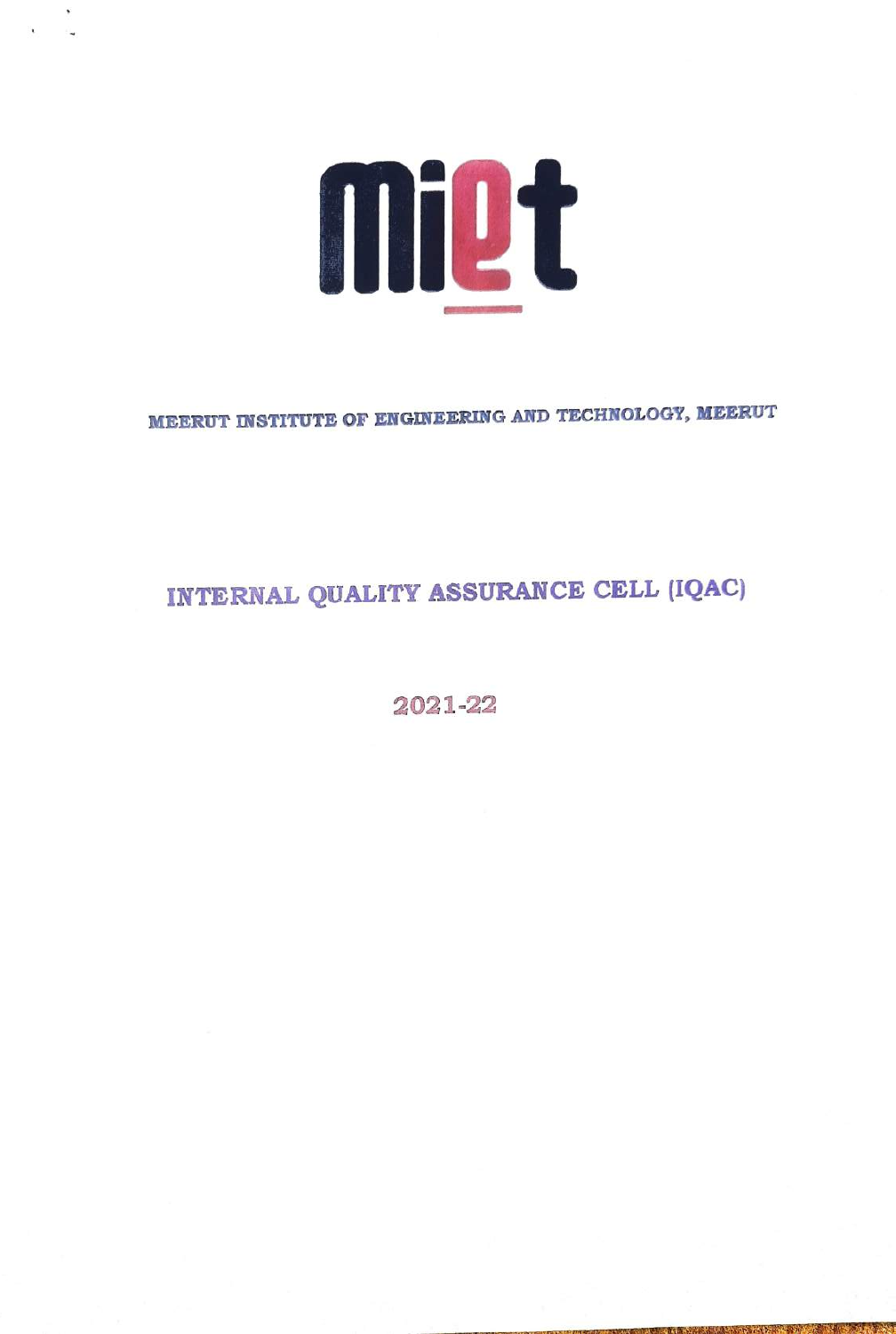# Establishment and Monitoring of the Internal Quality Assurance Cell (IQAC)

#### Introduction

Meerut Institute of Engineering and Technology (MIET) was established in 1997 as self-financed Institute affiliated with State Technical University of Uttar Pradesh. In the past 24 years, MIET has come up as Institute of repute, imparting quality education in the field of Engineering, Management, Pharmacy, Computer applications and allied sciences. In order to sustain quality at different levels, the Institute has been taking diverse measures. Internal audit/assessment is one such measure that Institute has been practicing for long, and, now we believe that there should be a formal statutory body for this purpose, as per the guidelines of UGC-NAAC. With this objective, Internal Quality and Assurance Cell (1QAC) are being established here at MIET.

### Objectives of 1QAC

- Academic and Administrative audit.
- Assessment and Monitoring of Academic and Administrative Performance.
- Develop an approach for enhancement of Knowledge, Skill, Attitude and Values among the students through curricular, co-curricular and extra-curricular activities.
- Promote measures for institutional functioning towards quality enhancement through internationalisation of quality culture and use of best practises for holistic development of students.

#### Functions of 1QAC

- Development and application of quality benchmarks/ parameters for the various academic and administrative activities of the Institute. These benchmarks will help to give a direction to the Institute to achieve excellence in accordance with the standards laid down by statutory bodies.
- Data collection from various departments and its maintenance.
- Analysis of the received data and observe the gaps between set benchmark and current status.
- Suggest measures to fill the gap by advising recommendations regarding different academic and administrative bodies of the Institute.
- Monitoring of the proper implementation of the suggested measures being followed by different academic and administrative bodies.
- In order to achieve the objective set forth by 1QAC, at-least two meetings per semester will be convened by IQAC coordinator. The agenda, minutes and action taken reports are to be documented with official signatures and maintained electronically. The quorum for the meeting shall be two-third of the total number of members.
- Minutes of the meetings will be shared with all concerned.
- Organization of inter and intra institutional workshops, seminars on quality related themes and promotion of quality culture.